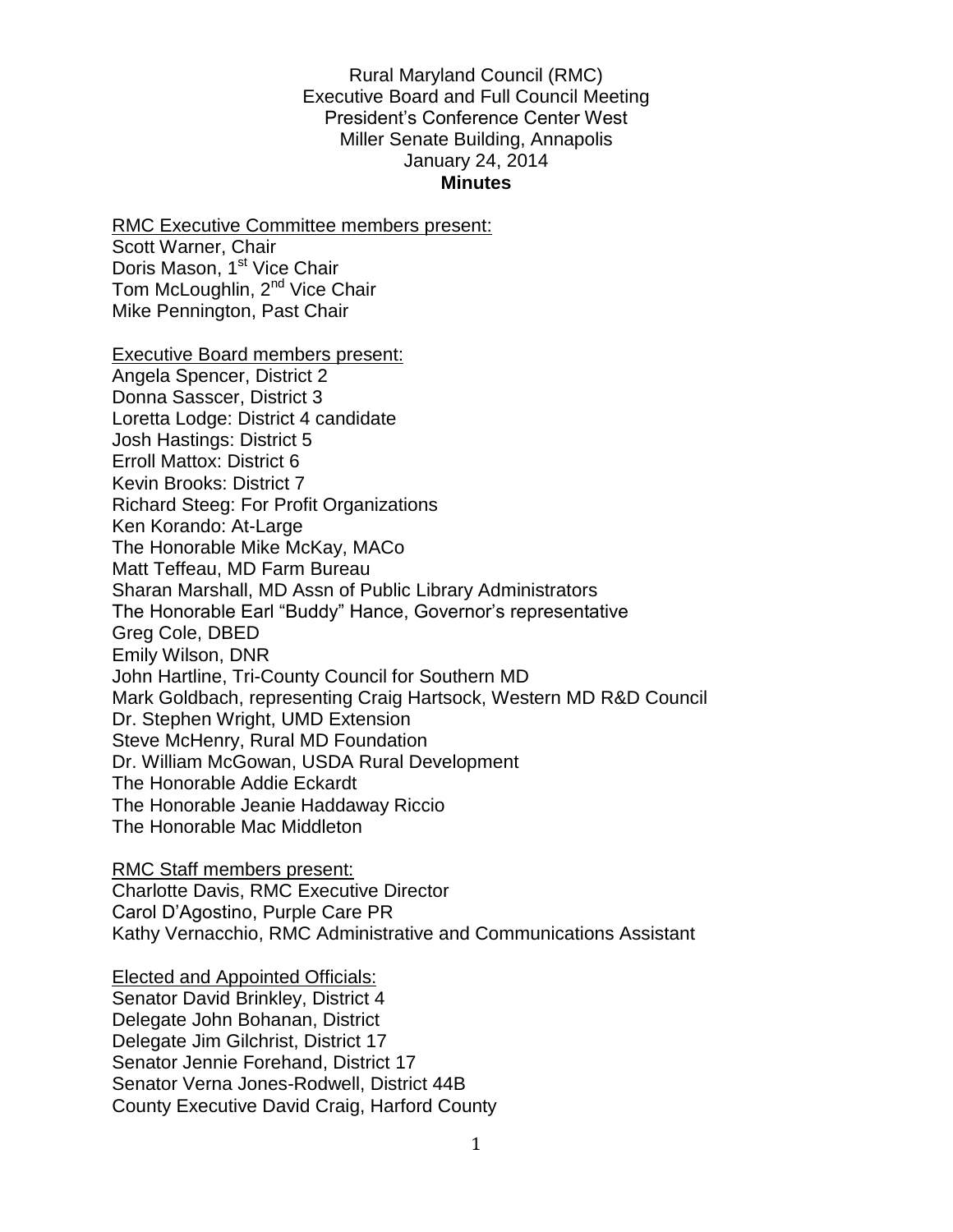John Hall, USDA NRCS Linda Prohaska, Representative of Sen. Barbara Mikulski Kim Kratovil, Representative of Sen. Ben Cardin

Guests: Joe Hoffman, Frostburg University Rod Pearson, Sr. Regan Cherney, Rural Counties Coalition Michelle Clark, MRHA Tom Curtin, MML Mary Beth Carrozza

The meeting convened at approximately 12:20 pm.

# Guest Speakers:

Ms. Mason introduced The Honorable Thomas V. Mike Miller, Jr., President of the Maryland Senate. President Miller spoke of growing up in a rural area. He talked about estate tax relief for young farmers. Regarding Highway User Revenues, the President stated that funding for municipalities will be restored, but not funding for the counties.

Speaker Michael Busch spoke immediately following Mr. Miller. Speaker Busch highlighted funding of \$500,000 for TEDCO and the Rural Business Initiative. The House of Delegates will be looking to address medical needs and stated that the new Prince George's hospital will impact Southern Maryland. He agreed with President Miller on highway user revenues. Two major challenges to the State is the budget deficit and adequate funding for education.

Senate Thomas Mac Middleton spoke briefly. He stated that he believed in rural and what we do; all food and fiber come from rural areas. 93% of farmers are part-time. They need jobs for the spouses. Rural broadband, health care and libraries are important.

# Minutes:

The October 16<sup>th</sup> Annual Meeting minutes were reviewed. Delegate Eckardt moved approval of the minutes; Mr. Mattox seconded: the motion was approved

# 2014 Executive Board Nominations:

The proposed officers and board slate was presented for approval. Mr. Mattox moved approval of the 2014 Executive Board nominations; Mr. Korando seconded; the motion was approved.

Maryland Department of Agriculture Secretary, Mr. Earl "Buddy" Hance was recognized and called to the podium to make brief comments. The Secretary mentioned the transition in Southern Maryland away from tobacco. The Tri-County Council for Southern Maryland and the Southern Maryland Agriculture Development Commission are important. It's important that we all come together and speak with one voice. Agriculture is vital.